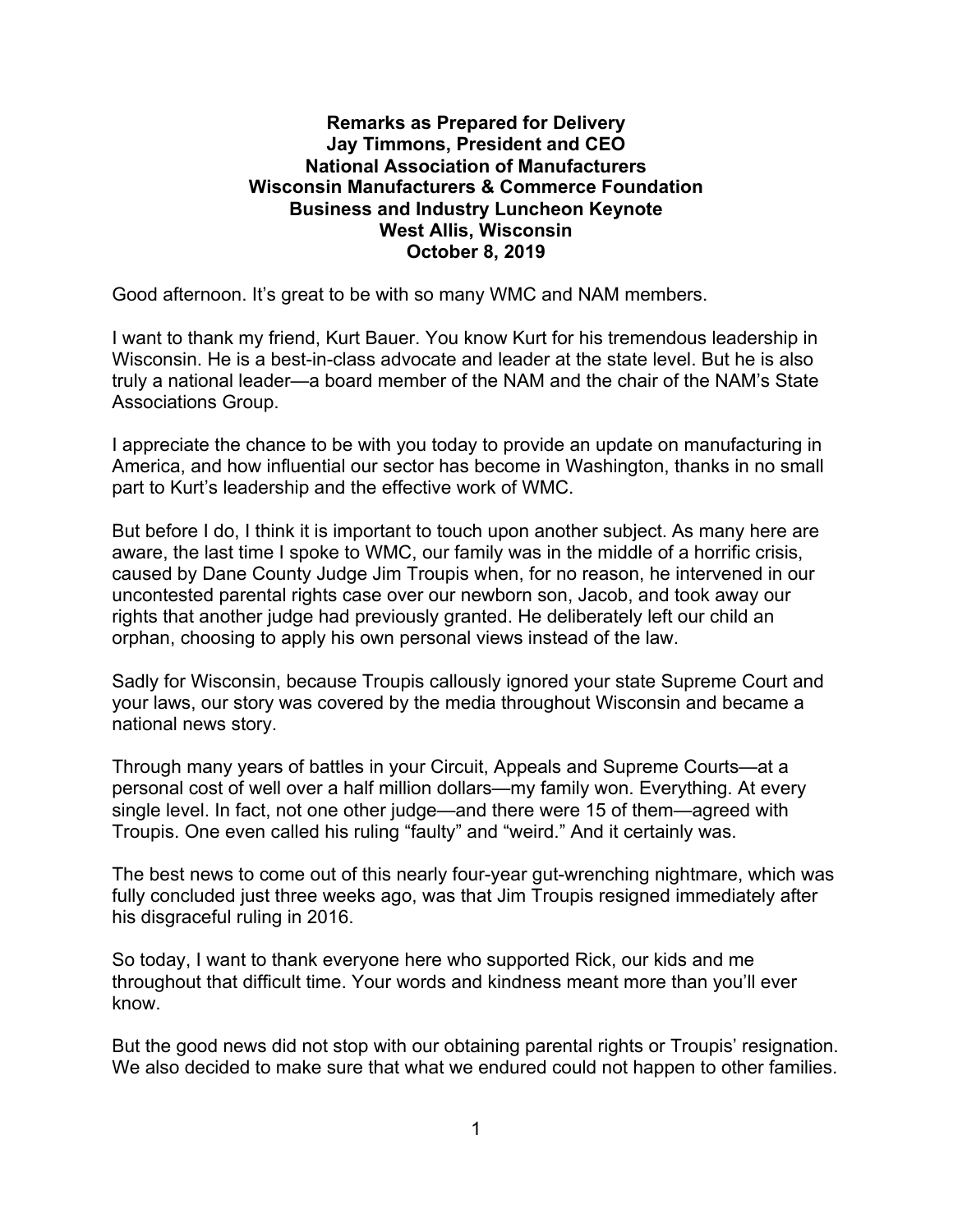So back in Virginia, we helped pass a law to protect the parental rights over children born by surrogacy.

That bipartisan bill, which was signed by the Virginia governor at our son's preschool with Jacob sitting in his lap, is now known as Jacob's Law, in honor of our son.

We are hopeful families here in Wisconsin will be able to achieve the same progress, and we'll be back to help in any way we can. Because children should never be pawns in some sick, twisted political game.

For me, the whole experience was a reminder that adversity can be turned into triumph, and that as leaders, we also have the opportunity to use our platforms in our personal capacities to help make our communities better places to work and live. Which is, of course, what manufacturing does as well.

So, let's turn to the outlook for manufacturing in America.

Because this truly is an incredible moment for manufacturing. It's filled with opportunity and energy, but there are many challenges ahead.

A couple weeks ago, the NAM released the results of our quarterly Manufacturers' Outlook Survey. It's a poll of our members that we've done for more than 20 years.

Nearly 68 percent of manufacturers in our survey said they have a positive outlook for their business.

Now, two out of three isn't bad. But just one year ago, we were at 92.5 percent, and we were at a record high just a quarter before that. Tax reform and regulatory certainty were big reasons why.

The latest readings from the Institute for Supply Management and others also make it clear that there's now uncertainty and unease among manufacturers.

The reasons won't surprise you. There are global headwinds beyond our control. In September, the manufacturing sectors in 9 of our top 20 export markets contracted.

But there are also things we can control. In our survey, 70 percent said the inability to find skilled workers was a top concern. And 63 percent cited trade uncertainties.

So, at the NAM, we have our marching orders.

Let's start with trade. To turn this around, we need to see at least three things happen:

Number one: Congress must pass the U.S.–Mexico–Canada Agreement.

Number two: It's time to turn the trade war with China into a trade deal with China.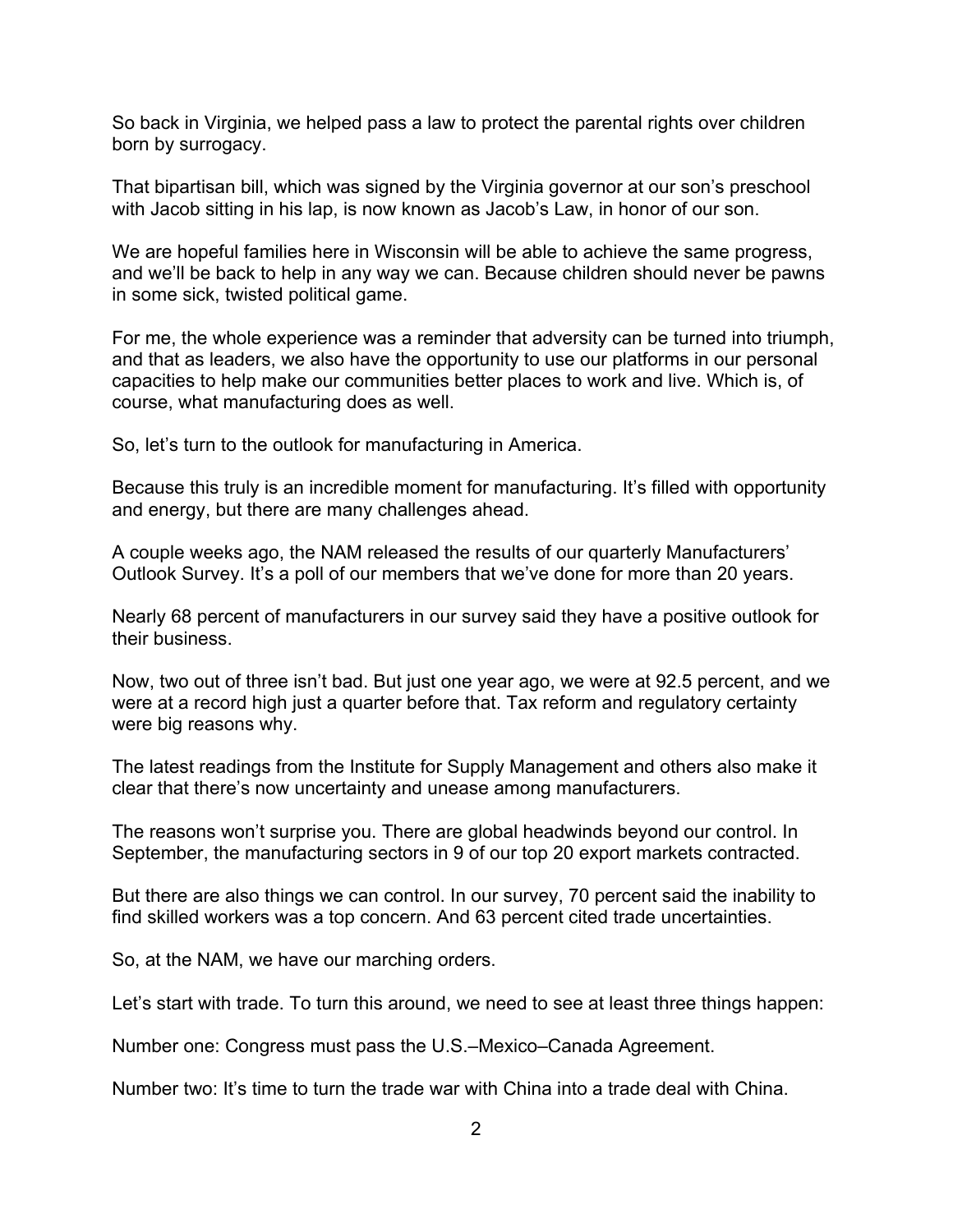Number three: We need a long-term reauthorization of the Export-Import Bank. On the USMCA,…we're getting closer. We've heard some promising words from the Speaker of the House. She said she and her party "are on a path to yes" on the trade deal.

And we know that U.S. Trade Representative Robert Lighthizer is working hard to help them get to that "yes."

But it's time to get to the finish line. The NAM and the WMC have been working nonstop to keep up the pressure. During the August congressional recess, the NAM was active and on the ground in key districts.

And you—your companies and your employees—also have a decisive role to play. The voices of manufacturing workers are so powerful. We hear it over and over again from members of Congress. So reach out, be counted and let them know that a vote for the USMCA is a vote for manufacturing. For your people. Your jobs. For a stronger America.

In fact, the NAM has made it easy for you. Just text USMCANow to 52886. USMCANow, no spaces, to 52886.

Now, China…China's a different situation. We need a deal—a strong, enforceable deal that sets clear rules, ends China's cheating and protects our intellectual property.

We need talks to move forward quickly. We're feeling the tariffs and retaliatory tariffs. And we have dealt with China's unfairness for too many years. So, it's time for a deal that levels the playing field once and for all.

And a level playing field is also exactly the reason we need a long-term reauthorization of the Ex-Im Bank.

Around the world, other countries are operating more than 100 competing export credit agencies to support their people and their manufacturers. If we don't save the Ex-Im Bank before its charter expires next month, we'll be competing with one hand tied behind our back—or perhaps two.

The Ex-Im Bank has supported more than 1.7 million jobs over the past few years. We can't abandon our workers because of some silly illogical political fight.

That's what all of this comes down to—supporting the men and women who make things in America. We make it here. We want to sell it everywhere around the world.

It's about the success of our country. It's not enough to hope for a good outcome. We have to fight for it every single day.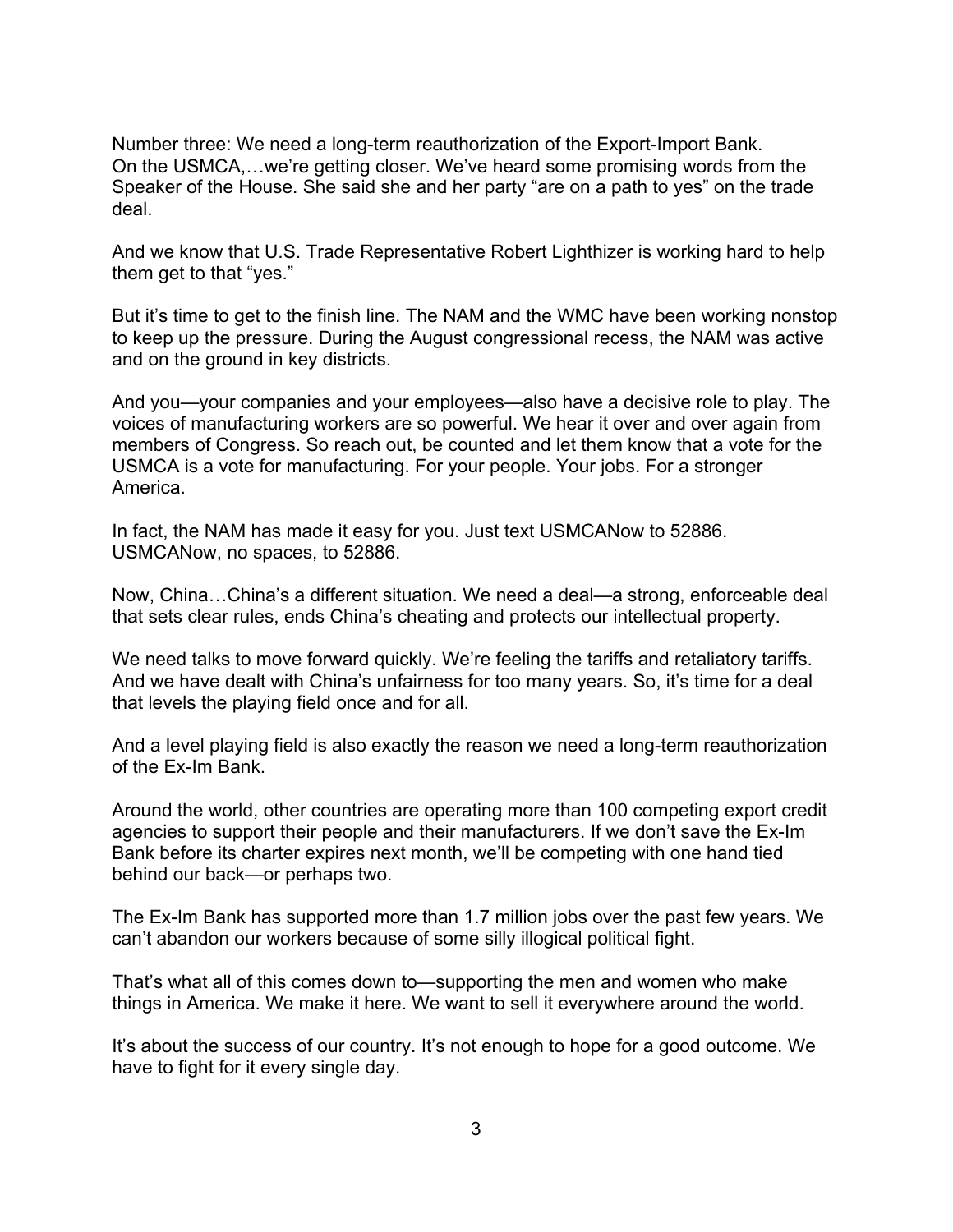That's true for trade, and it's true for building our workforce.

Manufacturers have talked about the skills gap for a long time. It has now ballooned to a full-on workforce crisis.

We have half a million unfilled jobs in manufacturing today. And here's the alarming number: According to Deloitte and The Manufacturing Institute, the NAM's workforce and education partner, we will need to fill 4.6 million manufacturing jobs by 2028. 2.4 million of those jobs could go unfilled if we don't change course.

Even in a slowdown, we expect this crisis to continue, with jobs going unfilled. So things will only get worse if we don't do something dramatic.

That's why, as many of you know, the NAM announced our Creators Wanted campaign this summer. Creators Wanted is an unprecedented capital campaign to bolster the work of The Manufacturing Institute and tackle the workforce crisis. It is the biggest fundraising effort in the NAM's history.

2020 is not only a pivotal election year but also the 125th anniversary of the NAM. We have the chance to keep the spotlight on manufacturing and change perceptions of manufacturing careers.

What exactly are we doing?

First, part of the Creators Wanted Fund will be dedicated to scaling up the programs of The Manufacturing Institute, the STEP Women's Initiative and Heroes MAKE America, our program to train transitioning service members for jobs in manufacturing.

Then next year, we will launch an 18-week nationwide Creators Wanted Tour to put modern manufacturing on display for students, parents and communities.

We expect to engage 250,000 people, including right here in Wisconsin. We will be calling on you to help reach Wisconsin's young people directly and inspire them to join our industry.

And we'll have an aggressive social campaign running throughout the year, so we can reinforce our message across the country.

It will all culminate Sept. 23–26, 2020, with the Making America Festival in Cincinnati, where the NAM was founded in 1895. We will convene industry leaders, manufacturing workers, policymakers and candidates for a full display of manufacturing's future.

We'll have innovation showcases, thought leadership, entertainment and so much more.

We want you to join us there, so be on the lookout for your invitation!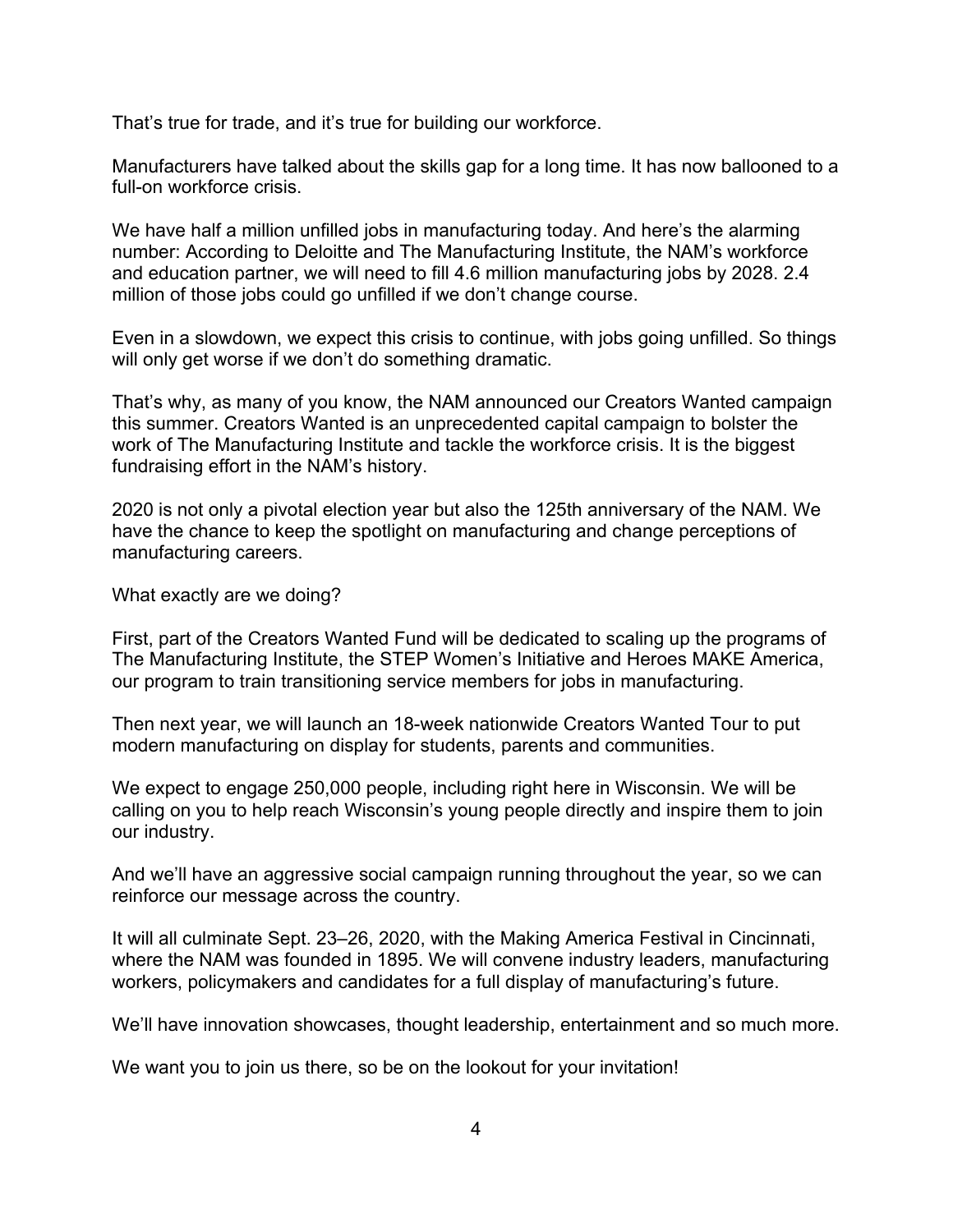Overall, the campaign aims to…

cut the skills gap by 600,000;

• increase by 25 percent the number of students enrolling in technical and vocational schools—and in apprenticeships and reskilling programs;

• and raise to 50 percent—from the current 27 percent—the number of parents who would even consider encouraging their children to pursue a career in modern manufacturing.

Those are ambitious goals—but we can't afford to be anything less than ambitious.

Our fundraising goal is \$10 million. We already have companies on board at all levels, because we know this is exactly the kind of united campaign we need.

We've never done anything like this as an industry, and we want everyone to be a part of it. You can talk to members of the NAM team who are here today to learn more…or visit creatorswanted.org. Our team can provide personalized proposals for your company at whatever sponsorship level is right for you.

Modern manufacturing will be front and center in 2020. This is our chance to transform our workforce and set our trajectory for the next generation.

So, this effort is big. But it is just one example of what the modern association is being called to do—to think outside of the box and to go bold.

In today's political climate, we must be bold because the business community is being called to lead like never before. We must be a force for good. Our country feels so divided—and it's not just Democrat versus Republican. Americans are in search of answers.

Too many feel left behind—and worry about what will happen to their kids in a rapidly changing economy.

Others are rightly concerned about issues of discrimination, inequality, mass shootings, sustainability and health care.

And if no one is speaking to those concerns in a way that bridges differences, then Americans will be pulled to the extremes searching for those answers.

If we keep our heads down, we're going to look up one day and discover anticompetitive tax increases…new regulations designed to "correct" the "evils" of our businesses…and the end of America's energy advantage…or, we might find a "nationalist" immigration system that has completely banned talented people with big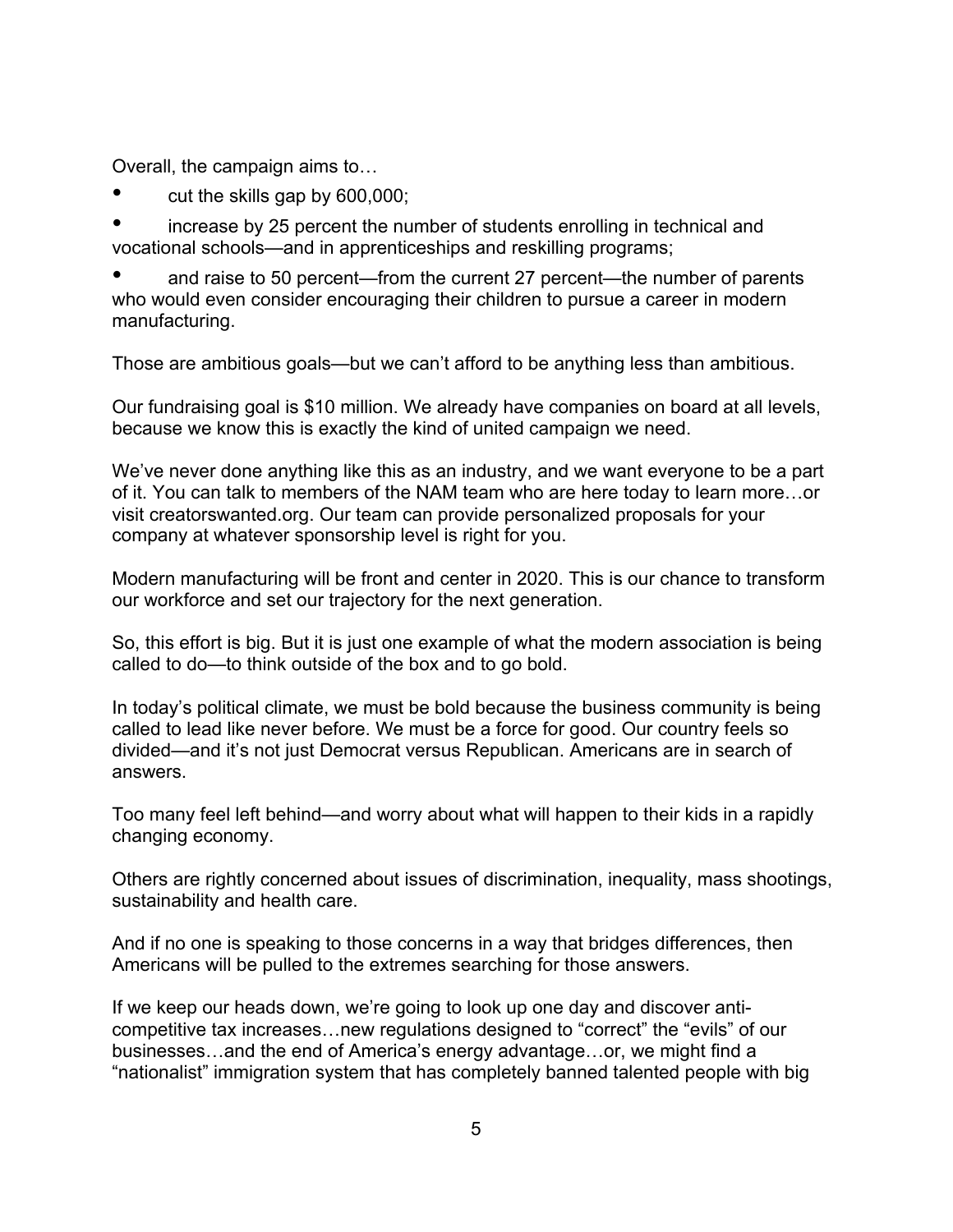dreams from coming to America…or an effort to move us toward full-blown protectionism and isolationism.

Let me ask another question: How many of you watched the first night of the presidential debate in July?

There's one line that keeps ringing in my head.

One of the candidates said that corporations, companies like yours, quote, "have no loyalty to America. They have no patriotism."

That one stuck with me. And we're hearing it more and more—that you don't care. That your companies don't care.

And I wanted to charge up on that stage and say, "hold on a minute."

Manufacturers show they care every single day of the week.

We care when we produce the technologies that advance sustainability or develop cures for devastating diseases.

We care when we build more diverse and inclusive workplaces.

We care when we give back to our communities, provide disaster relief and invest in education.

That is why the NAM is so committed to telling your story—the story of manufacturers who do indeed show "loyalty to America" and are as patriotic a people as you can find.

And that is why we can't sit on the sidelines. I'm not saying we need to play political "whack-a-mole" and attack the candidates and get defensive. The answer isn't to side with one party over the other—because there's plenty of dangerous thinking on both sides of the aisle.

The answer…the answer is to be in the arena, like Teddy Roosevelt said, to defend the values that have made and will keep America exceptional: free enterprise, competitiveness, individual liberty and equal opportunity.

Yet, here's the frightening thing: too often in our politics, it seems the only voices defending individual liberty and equal opportunity are the ones who want to move us closer to socialism—and abandon free enterprise and competitiveness. And if the economy falters, their siren song may actually grow more enticing.

On the other hand, it seems the voices for free enterprise and competitiveness are too often aligned with the forces that seek to discredit and diminish some of our workers who are "different," scapegoating them for the problems they can't—or won't—solve and denying their liberty and equality.